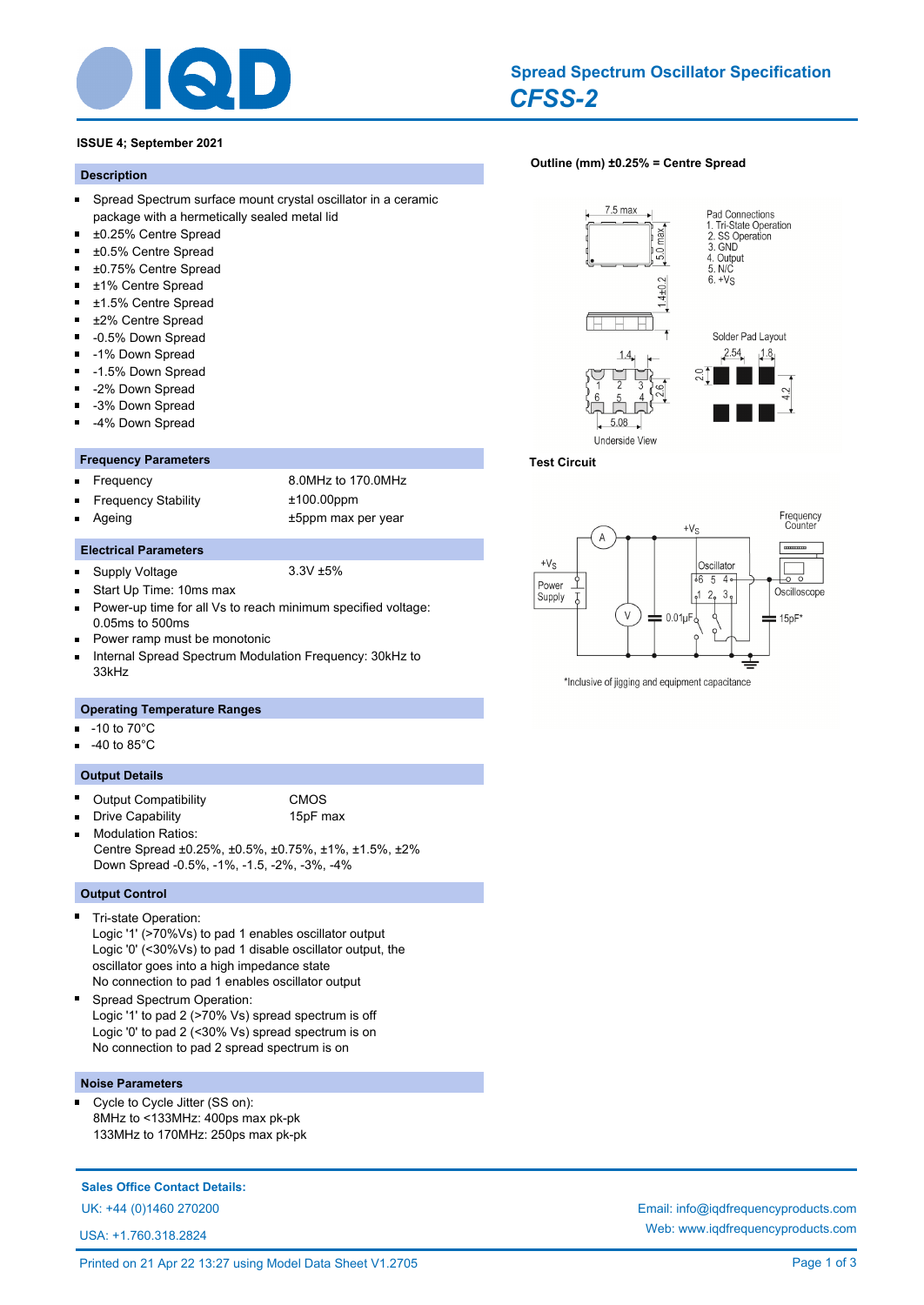

#### **Environmental Parameters**

- Storage Temperature Range: -40 to 85°C  $\blacksquare$
- Shock: MIL-STD-202F, Method 231B: 1000G, 0.5ms  $\blacksquare$
- Vibration: MIL-STD-202F, Method 204D, Condition D: 20G, 10-2000Hz, 4hrs duration in each of 3 mutually perpendicular planes

# **Manufacturing Details**

- Ė RoHS Terminations NiAu
	- RoHS Reflow 260degC 10s

### **Ordering Information**

- **Frequency\*** Model\* Modulation Ratio\* **Output** Frequency Stability Operating Temperature Range\* Supply Voltage (\*minimum requirement) Example  $\blacksquare$ 90MHz CFSS-2 ±1.5%
- CMOS ±100ppm -10 to 70C 3.3V

#### **Compliance**

 $\blacksquare$ 

- RoHS Status (2015/863/EU) Compliant  $\blacksquare$
- REACh Status **Compliant**  $\blacksquare$

MSL Rating (JDEC-STD-033): Not Applicable

### **Packaging Details**

- Pack Style: Bulk Loose in bulk pack Pack Size: 100 Pack Style: Reel Tape & reel in accordance with EIA-481-D  $\blacksquare$ Pack Size: 1,000
- Pack Style: Cutt In tape, cut from a reel  $\blacksquare$ Pack Size: 100

#### **Example Output Spectrum (SS on) Example Output Spectrum (SS off)**





**Sales Office Contact Details:** UK: +44 (0)1460 270200 Email: info@iqdfrequencyproducts.com

USA: +1.760.318.2824

Web: www.iqdfrequencyproducts.com